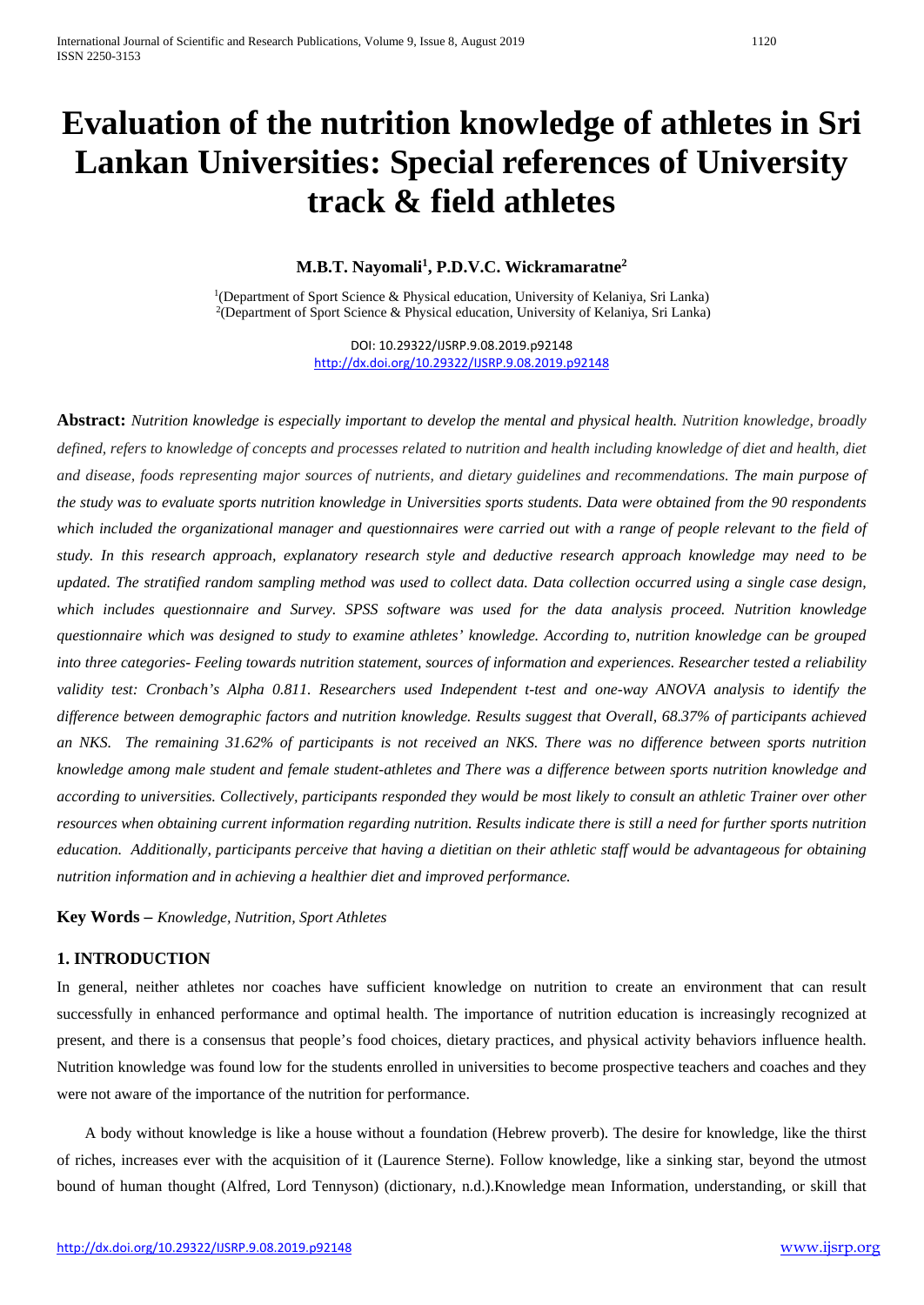you get from experience or education. Awareness of something, the state of being aware of something. (Dictionary, 1828). Nutrition is an important component of any physical fitness program. The main dietary goal of active individuals is to obtain adequate nutrition to optimize their health and fitness or sports performance. (Ozdoğan & Ayse Ozfer Ozcelik, 2011)

### **2. METHODOLOGY**

The most important stage of a study is the sampling and consequently it had to be handled properly. Therefore, the target group of this study was the track and field athletes in Universities. In the research, sample is represented by the track and field athletes who are arriving to University. Considering current athletes' participation one hundred and twenty (120) athletes were selected as sampling. In this case, stratified sampling was as followings.

Under stratified sample, the sample were consisting on three universities which have the best performance from SLUG<sup>[1](#page-1-0)</sup>. The stratified sample was used to administer questionnaire for athletes. While collecting data from above samples.

The questionnaire included the following components: basic nutrition knowledge and sports nutrition knowledge, personal feelings towards sports nutrition statements, sources used to obtain current nutrition information and sports nutrition experience.

Different methods were not used to execute this questionnaire and it was created in one same pattern. Because the researcher did not have an opportunity to understand their education level and psychological level as they could be different. Moreover, Likert scale selection method was employed in this questionnaire for the convenience of the analysis

| Variables                                      | <b>Question Numbers</b> | Total number of question |
|------------------------------------------------|-------------------------|--------------------------|
| Nutrition knowledge                            | $Q1-Q27$                | 27                       |
| Feeling towards sports nutrition<br>statements | Q28-Q33                 | 06                       |
| Sources of nutrition information               | Q34-Q40                 | 07                       |
| Sports nutrition experience                    | Q46-Q52                 | 07                       |
| <b>General Question</b>                        | Q41-Q45                 | 05                       |
| <b>Total Number of Ouestions</b>               |                         | 52                       |

### **Table 1: Components of the questionnaire**

It is explained below how the questionnaire was processed in a systematic way in order to get useful information the survey.

The basic nutrition and sports nutrition statements were scored following the system used by Nordstrom et al. Statements answered correctly were given a score of 1, and statements answered incorrectly, including those with the answer "Don't Know," were scored as 0. The overall score was referred to as the Nutrition Knowledge Score (NKS).

Statistical Package for the Social Sciences (SPSS) version 22.0 was utilized to analyze the data gathered. The means of the NKS for each year 1st, 2<sup>nd</sup>, 3<sup>rd</sup> & 4<sup>th</sup> group were calculated. A one-way analysis of variance (ANOVA) was conducted to examine the NKS between each of the year. A t-test determined whether any knowledge differences existed between males and females. The Likert-scale statements regarding feelings towards sports nutrition statements and the sources from which participants indicated they currently receive nutrition information were assessed using descriptive statistics, and a one-way ANOVA was done to

<span id="page-1-0"></span><sup>&</sup>lt;sup>1</sup> Sri Lanka University Games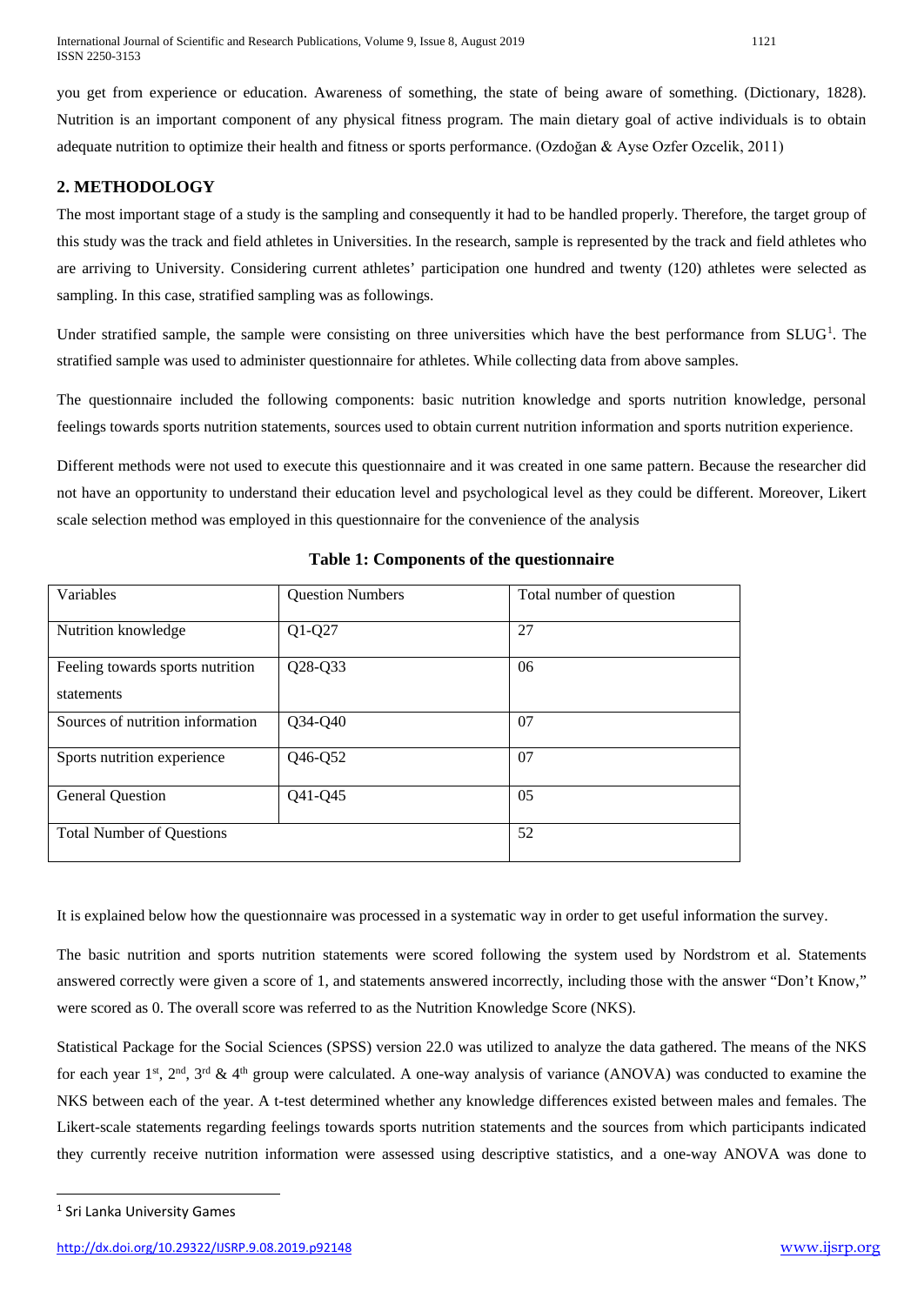International Journal of Scientific and Research Publications, Volume 9, Issue 8, August 2019 1122 ISSN 2250-3153

compare the responses between years. Participant characteristics and demographics and questions regarding experience with a dietitian were evaluated using frequencies and descriptive statistics. A  $p$  value with a significance of  $\lt$  0.05 was used for comparison.

### **3. ANALYSIS OF THE DATA**

A summary of Participant characteristics and demographics are displayed in below table.

| Characteristic           | Category               | $\mathbf N$ | $\%$ |                            |
|--------------------------|------------------------|-------------|------|----------------------------|
| Gender                   | Male                   | 45          | 50   |                            |
|                          | Female                 | 45          | 50   | <b>Feeling towards</b>     |
| University               | Jayawardhanapura       | 30          | 33.3 | sports nutrition           |
|                          | Sabaragamuwa           | 30          | 33.3 | statements                 |
|                          | Peradeniya             | 30          | 33.3 |                            |
| Academic Year            | 1 <sup>st</sup> Year   | 12          | 13.3 | Mean<br>and<br>scores      |
|                          | $2nd$ Year             | 30          | 33.3 | standard<br>deviations     |
|                          | 3rd Year               | 25          | 27.8 | representing participants' |
|                          | 4 <sup>th</sup> Year   | 23          | 25.6 | feelings<br>six<br>towards |
| Faculty                  | Agriculture            | 20          | 22.2 | statements pertaining to   |
|                          | <b>Applied Science</b> | 10          | 11.1 | nutrition<br>sports<br>are |
|                          | Art                    | 29          | 32.2 | displayed in below table.  |
|                          | Management             | 23          | 25.6 | Most participants agreed   |
|                          | Science                | 8           | 8.9  | to the statements that the |
| <b>Current Residence</b> | On campus              | 50          | 55.6 | food an athlete consumes   |
|                          | Off campus             | 40          | 44.4 | is likely to affect his or |

#### **Table 2: Summary of Participant**

her performance (1.88  $\pm$  .65) and that nutrition counseling would be important to the athlete who is trying to change his or her weight (2.03  $\pm$  .741). Having a dietitian/nutritionist on their team's staff does or would help them achieve a healthy diet (2.12  $\pm$ 0.762) and Having a dietitian/nutritionist on their team's staff does or would help them improve their athletic performance (2.52  $\pm$ 0.915). Participants tended to remain neutral towards the statement the caffeine has been shown to improve endurance performance (2.53  $\pm$  .997). Many participants disagreed with the statement that learning about nutrition is not important for athletes because they eat so much food they always get the nutrients their bodies need  $(3.07 \pm 1.149)$ .

| Statement                                                                                                  | N  | Mean $\pm$ SD    |
|------------------------------------------------------------------------------------------------------------|----|------------------|
| Caffeine has been shown to improve endurance<br>performance.                                               | 90 | $2.53 \pm 0.997$ |
| The type of food an athlete eats affects his or her<br>performance.                                        | 90 | $1.88 \pm 0.650$ |
| Learning about nutrition is not important for athletes<br>food they always get<br>because they eat so much | 90 | $3.07 \pm 1.149$ |

### **Table 3: Feeling towards sport nutrition knowledge**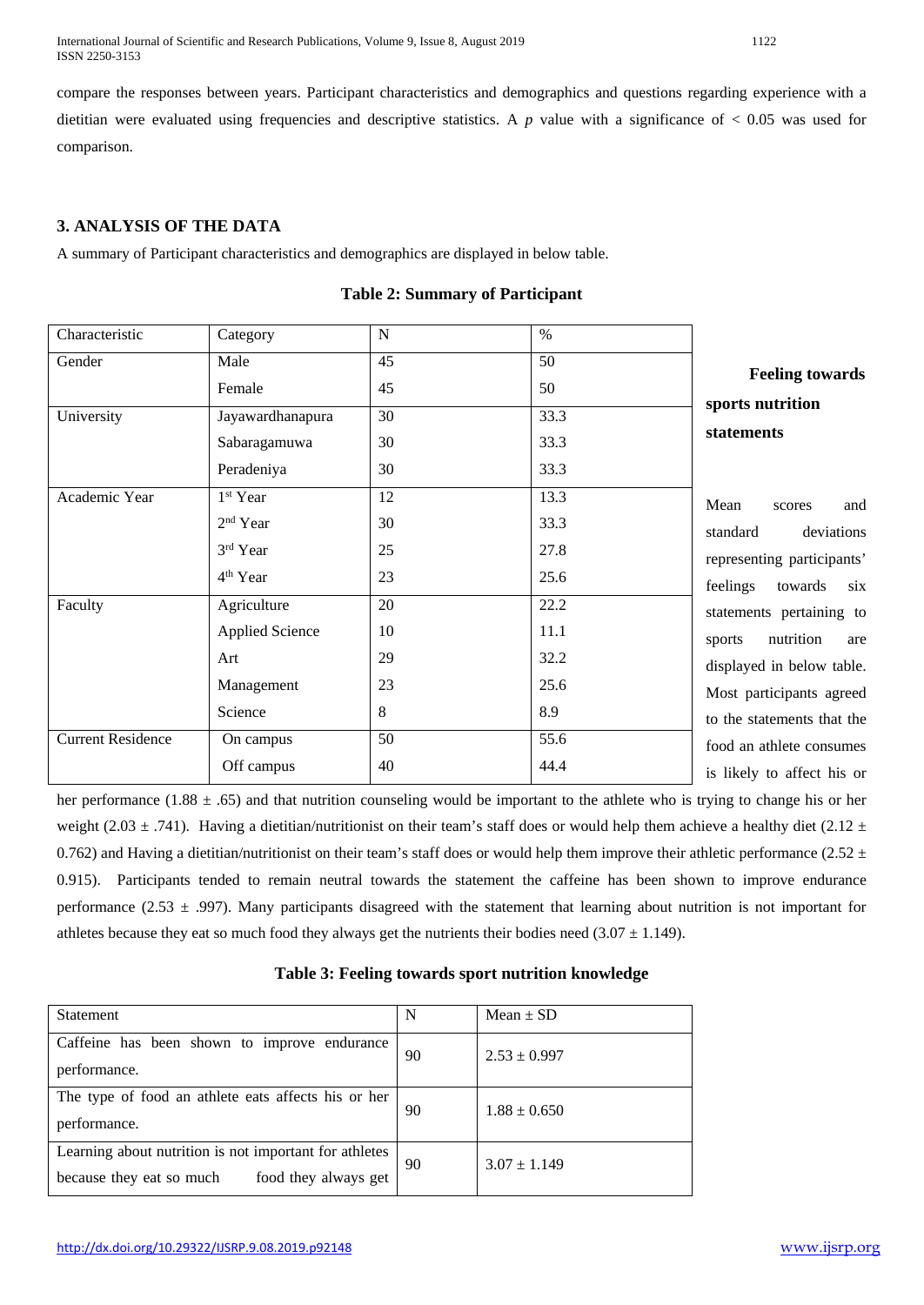| the nutrients their bodies need.                   |    |                  |  |
|----------------------------------------------------|----|------------------|--|
| Nutritional counseling would be important to the   | 90 | $2.03 \pm 0.741$ |  |
| athlete who is trying to change his or her weight. |    |                  |  |
| Having a dietitian/nutritionist on my team's staff | 90 | $2.12 \pm 0.762$ |  |
| does or would help me achieve a healthy diet.      |    |                  |  |
| Having a dietitian/nutritionist on my team's staff |    |                  |  |
| does or would help me improve my athletic          | 90 | $2.52 \pm 0.915$ |  |
| performance.                                       |    |                  |  |

## **Sources of nutritional information**

Displayed in below table are the means and standard deviations corresponding to the resources in which participants indicated they would be likely to use to obtain current nutrition information.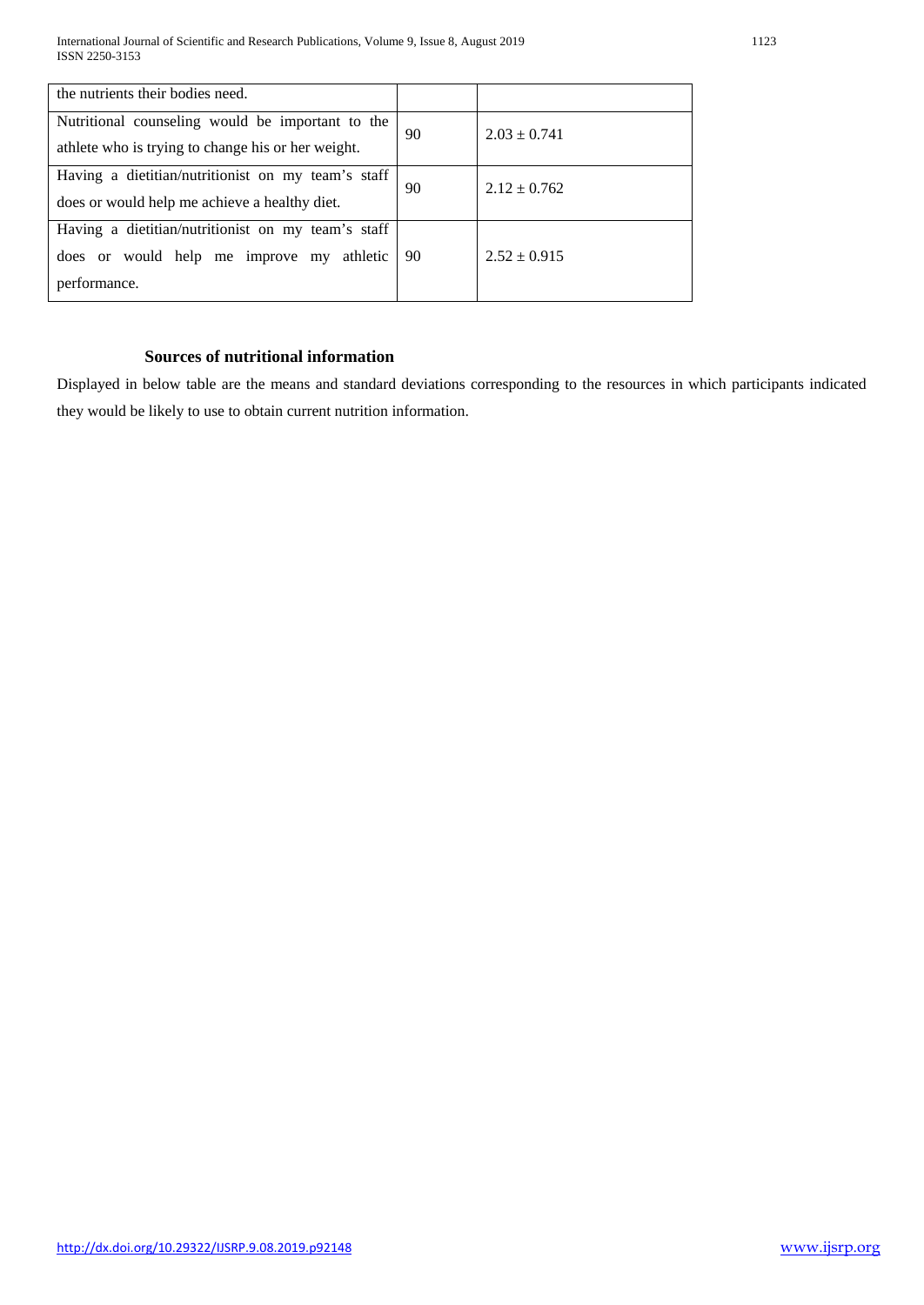| Resources                                  | N  | Mean $\pm$ SD    |  |
|--------------------------------------------|----|------------------|--|
| <b>Athletic Trainer</b>                    | 90 | $2.06 \pm 0.952$ |  |
| Coach                                      | 90 | $3.26 \pm 1.268$ |  |
| Academic Journals                          | 90 | $3.52 \pm 1.183$ |  |
| Magazines                                  | 90 | $3.67 \pm 1.180$ |  |
| <b>University Nutrition/Health Courses</b> | 90 | $2.67 \pm 1.006$ |  |
| Dietitian/Nutritionist                     | 90 | $2.37 \pm 0.953$ |  |
| Physicians                                 | 90 | $2.08 \pm 0.915$ |  |

# **Table 4: Sources of nutritional information**

a group, participants ted athletic Trainer the resource they d be most likely to alt, as represented by

a mean of 2.06  $\pm$  0.952. Physicians (2.08  $\pm$  0.915), Dietitian/Nutritionist (2.37  $\pm$  0.953), University Nutrition/Health Courses  $(2.67 \pm 1.006)$ , and coaches  $(3.26 \pm 1.268)$  completed the top five resources. Academic journals  $(3.52 \pm 1.183)$  and Magazines  $(3.67 \pm 1.180)$  were less likely to be selected as resources by participants.

#### **Sport nutrition Experiences**

Responses to the questions regarding sports nutrition experience are shown by Universities in below table. Most participants, regardless of universities, indicated they have not ever taken a college courses in which nutrition was included as part of the courses, have not practice sports activities in collaboration with the University of the institution or other non-club and have not also feeding through the knowledge of the institutions. Some participants  $(n = 48)$  indicated they have received education in relation to banned substances, on the other hand Some participants  $(n = 42)$  indicated they have not received education in relation to banned substances

When asked about whether their athletic department has a dietitian/nutritionist, approximately  $72.2\%$  (n = 65) of the participants responded "No" or "Don't Know." Approximately 27.8% (n = 25). Over greater than half of the participants in Jayawardhanapura and Sabaragamuwa Universities indicated their athletic departments have a dietitian/nutritionist. Fifty-three (53.9%) student-athletes indicated they had access to a dietitian/nutritionist elsewhere on campus.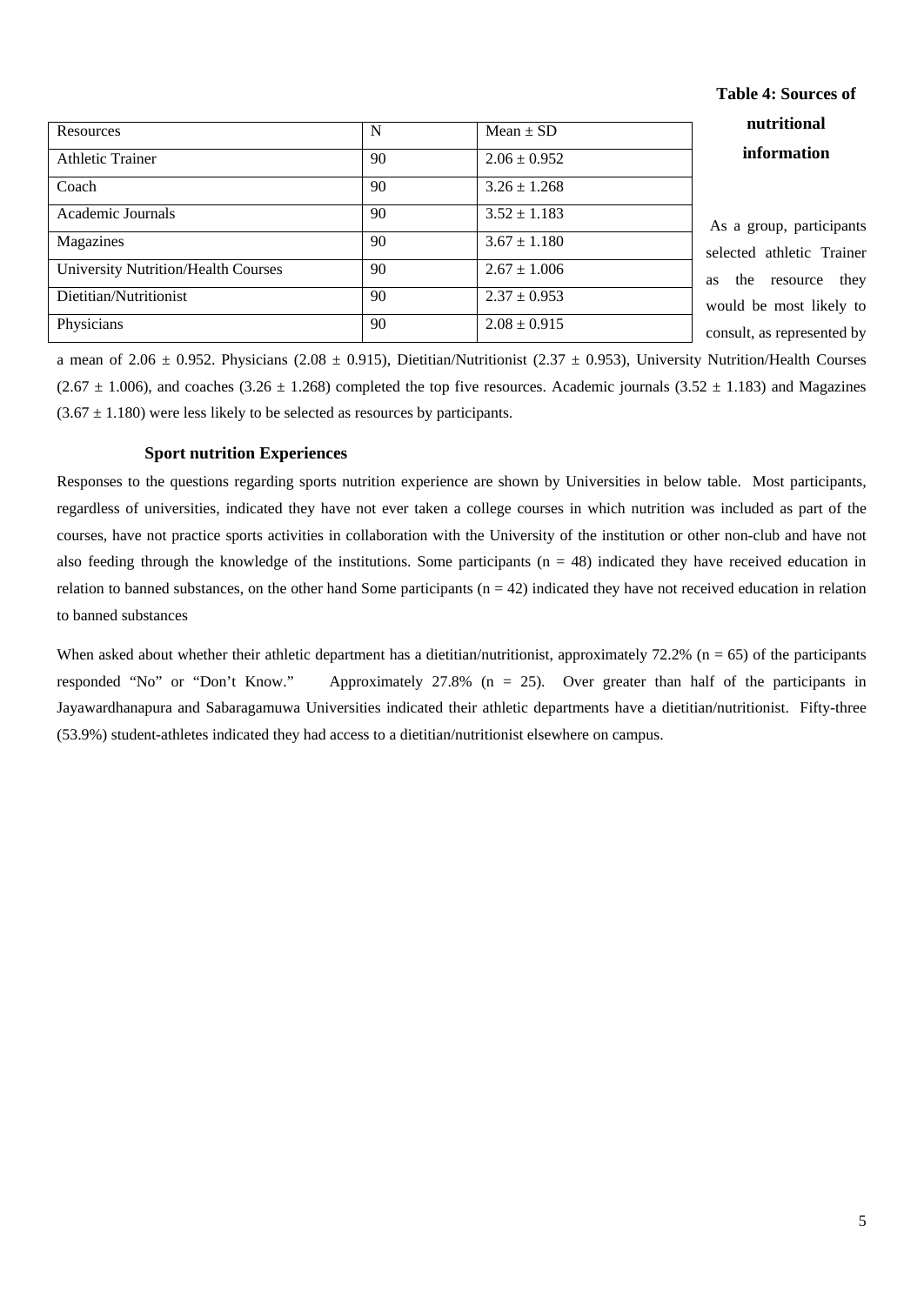## **Table 5: Sport nutrition Experiences**

| Experiences                             | Jayawardhanapura | Sabaragamuwa | Peradeniya | Total      |
|-----------------------------------------|------------------|--------------|------------|------------|
|                                         | $(n=30)(%$       | $(n=30)(%$   | $(n=30)(%$ | $(n=90)(%$ |
|                                         |                  |              |            |            |
| Have you ever taken a college           |                  |              |            |            |
| course(s) in which nutrition was        |                  |              |            |            |
| included as part of the course(s)?      |                  |              |            |            |
| Yes                                     | 16(53.3)         | 10(33.3)     | 09(30.0)   | 35(38.9)   |
| No                                      | 14(46.7)         | 20(66.7)     | 21(70.0)   | 55(61.1)   |
| Have you ever consulted with a          |                  |              |            |            |
| dietitian/nutritionist<br>concerning    |                  |              |            |            |
| your diet?                              |                  |              |            |            |
| Yes                                     | 21(70)           | 25(83.3)     | 10(33.3)   | 56(62.2)   |
| No                                      | 09(30)           | 05(16.7)     | 20(66.7)   | 34(37.8)   |
| Does your athletic department           |                  |              |            |            |
| have a dietitian/nutritionist?          |                  |              |            |            |
| Yes                                     | 23(76.7)         | 29(96.7)     | 13(43.3)   | 65(72.2)   |
| No/Don't know                           | 07(23.3)         | 01(3.3)      | 17(56.7)   | 25(27.8)   |
| If your team does not have a            |                  |              |            |            |
| dietitian/nutritionist, do you have     |                  |              |            |            |
| access to a dietitian/nutritionist?     |                  |              |            |            |
| Yes                                     | 20(66.7)         | 20(66.7)     | 13(43.3)   | 53(58.9)   |
| N <sub>o</sub>                          | 10(33.3)         | 10(33.3)     | 17(56.7)   | 37(41.1)   |
| Have you received education in          |                  |              |            |            |
| relation to banned substances? on       |                  |              |            |            |
| campus?                                 |                  |              |            |            |
| Yes                                     | 24(80)           | 14(46.7)     | 10(33.3)   | 48(53.3)   |
| No                                      | 06(20)           | 16(53.3)     | 20(66.7)   | 42(46.7)   |
| practice<br>Do<br>also<br>you<br>sports |                  |              |            |            |
| activities in collaboration with the    |                  |              |            |            |
| University of the institution or        |                  |              |            |            |
| other non-club?                         | 15(50)           | 11(36.7)     | 09(30)     | 35(38.9)   |
| Yes                                     | 15(50)           | 19(63.3)     | 21(70)     | 55(61.1)   |
| No                                      |                  |              |            |            |
| Have you also feeding through the       |                  |              |            |            |
| knowledge of the institutions?          |                  |              |            |            |
| Yes                                     | 06(20)           | 10(33.3)     | 08(26.7)   | 24(26.7)   |
| No                                      | 24(80)           | 20(66.7)     | 22(73.3)   | 66(73.3)   |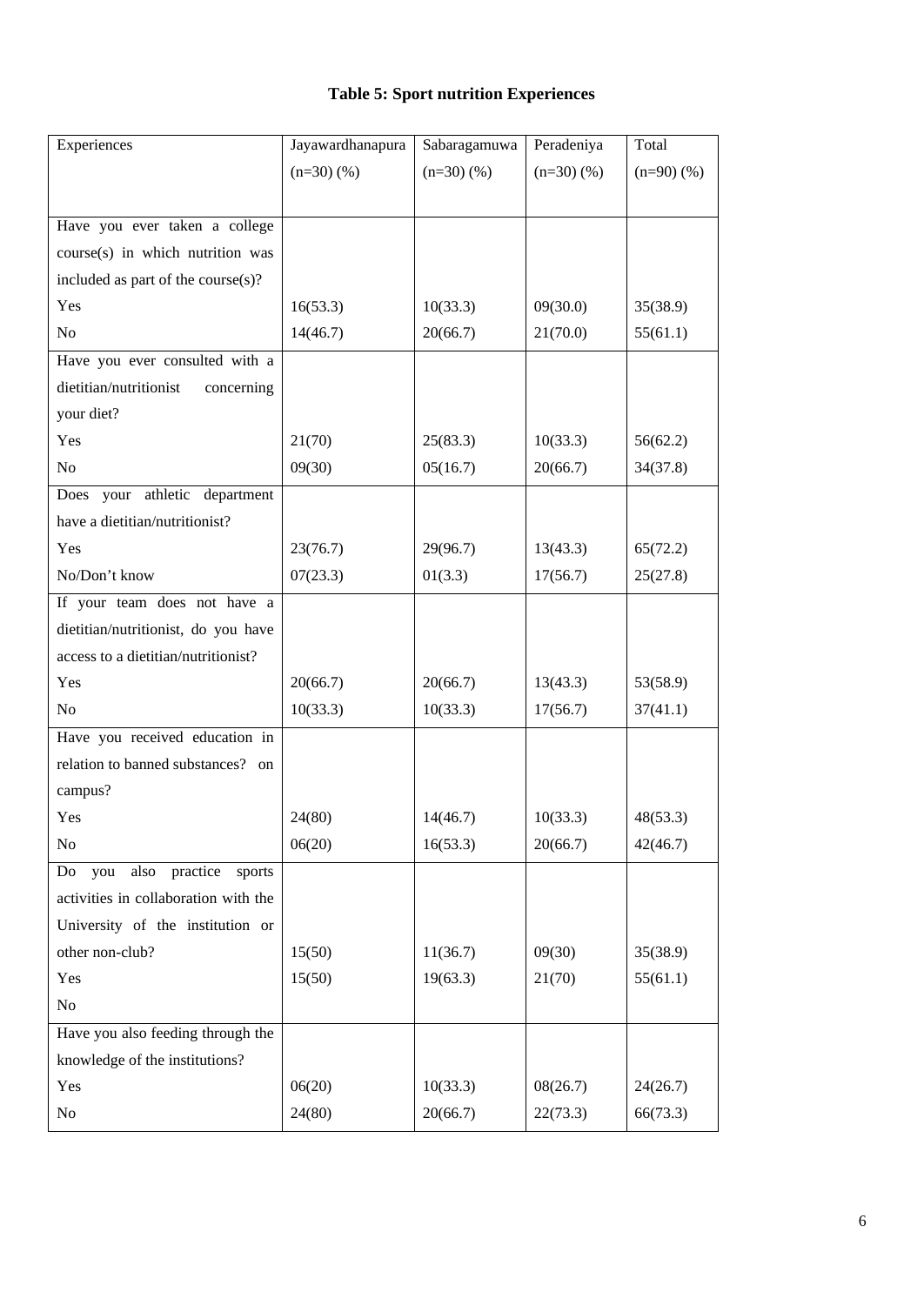Hypothesis is formulated to identify difference between demographic characteristics and Nutrition knowledge. In this case as statistical tool, independent t-test and one way ANOVA were used by the researcher.

The hypothesis that there would be a difference in sports nutrition knowledge between male student-athletes and female studentathletes was rejected. Using a sports nutrition knowledge questionnaire adapted from Hornstrom et al. (2011), no significant difference in knowledge was observed between gender. (Significance value/ $p = .966$ ). Levene's test was significant and significant value was .007. Therefore, population had variances among samples. The second hypothesis that there would be a difference between in sports nutrition knowledge and universities were accepted. Nutrition knowledge scores amongst Jayawardhanapura student-athletes were significantly greater than those of Sabaragamuwa student-athletes and Peradeniya student-athletes ( $F = 59.798$ ,  $p = .000$ ) in this study. Involving University athletes have also suggested Jayawardhanapura student-athletes have greater knowledge. Third hypothesis that there would be a difference between in sports nutrition knowledge and academic year of universities was rejected. no significant difference in knowledge was observed between academic year (F  $=$ .551, p = .649). The fourth hypothesis that there would be a difference between sports nutrition knowledge according to the faculty were accepted. Nutrition knowledge scores amongst Science and Applied Science faculties' student-athletes were significantly greater than those of other student-athletes ( $F = 3.029$ ,  $p = .022$ ) in this study.

Overall,  $68.37\%$  (n = 62) of participants achieved an NKS. The remaining 31.62% (n = 28) of participants not received an NKS. The mean NKS for the entire sample was  $17.78 \pm 4.89$ .



*figure 1: summary of marks (nutrition statement)*

### **4. DISCUSSION**

This study evaluated sports nutrition knowledge and experiences with amongst track and field athletes across Universities. The first hypothesis was that there would be a difference in sports nutrition knowledge between male track and field student-athletes and female track and field student-athletes. Secondly, it was hypothesized that there would be a difference in sports nutrition knowledge between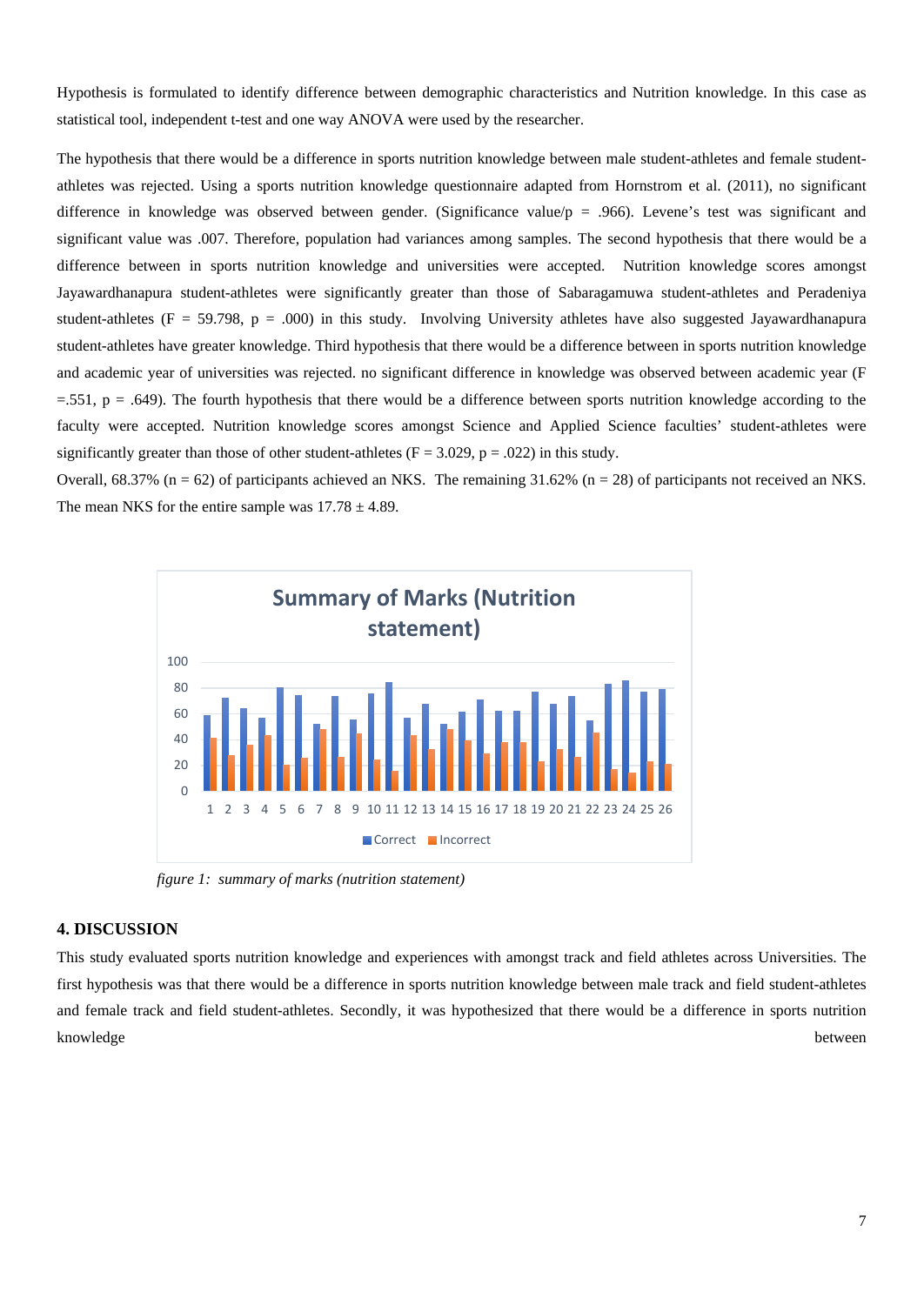track and field student-athletes across Universities. Then, hypothesis was that there would be a difference in sports nutrition knowledge between academic year. Finally, it was hypothesized that there would be a difference in sports nutrition knowledge between track and field student-athletes' faculties.

#### **5. CONCLUSION**

An evaluation of sports nutrition knowledge between male student-athletes and female student-athletes revealed that there was no significant difference in knowledge across gender. However, University of Sri Jayawardhanapura student-athletes had significantly greater sports nutrition knowledge than other university student-athletes. An evaluation of sport nutrition knowledge between student athletes across academic year first, second, third and fourth revealed that there was no significant difference in knowledge across academic years. However, Science faculty and Applied Science faculty student athletes had significantly greater sports nutrition knowledge than other faculty student athletes. Results indicated that there is still a need for further sports nutrition education in the University student-athlete population. Lastly, student-athletes indicated that having a dietitian on their athletic staff would be advantages for obtaining nutrition information and in achieving a healthier diet and improved performance.

#### **6. REFERENCIAS**

- [1] (n.d.). Retrieved from oregonlaws.org.
- [2] Anderson, A. S., Adamson, A. J., & Moynihan, P. (2011). A questionnaire assessment of nutrition knowledge validity and reliability issues. 497–503.
- [3] BADR, H. E. (2011). Assessment of Nutrition Knowledge and Related Aspects among First-Year Kuwait University Students. *Ecology of Food and Nutrition*.
- [4] Başkale, H., Zuhal Bahar, Günsel Başer, & Meziyet Ari. (2009). Use of Piaget's theory in preschool nutrition education .
- [5] Diver, H. (2012, 11 11). Nutrition. *Theory of Nutrition*.
- [6] encyclopedia, T. f. (n.d.). Retrieved from Wikipedia.
- [7] Eppler, M. J. (2006). The Concept of Knowledge Communication and Its Relevance toThe Concept of Knowledge Communication and Its Relevance to.
- [8] Fayh, A. P., & Pessi, S. (2011). Evaluation of the Nutritional Knowledge of Professional Track and Field and Triathlon Athletes. 242-245.
- [9] Frobisher, C., & Maxwell, S. M. (2014). The attitudes and nutritional knowledge of a group of 11–12 year olds in Merseyside. *International Journal of Health Promotion and Education*, 121-127.
- [10] Heuberger, R. A., & Stanczak, M. (2010). KNOWLEDGE AND ATTITUDES OF UNDERGRADUATE STUDENTS REGARDING THE HEALTH AND NUTRITION OF OLDER ADULTS. *Educational Gerontology*, 677-689.
- [11] Holley, S. J. (2015). EVALUATION OF SPORTS NUTRITION KNOWLEDGE BETWEEN NCAA STUDENT-ATHLETES ACROSS DIVISIONS.
- [12] Hoogenboom, B. J. (2009). Nutritional knowledge and eating behaviors of female, collegiate swimmers. *North American journal of sports physical therapy*.
- [13] Hu, S.-P., Liu, J.-F., & Shieh, M.-J. (2013). Nutrition Knowledge, Attitudes and Practices Among Senior Medical Students in Tiawan. *Journal of the American College of Nutrition*, 435-438.
- [14] Hunt, D. P. (2003). The concept of knowledge and how to measure it. *Journal of Intellectual Capital*.
- [15] J, N., & PhD, T. (2013). Survey of Nutrition Knowledge of Canadian Physicians. *Journal of the American College of Nutrition*, 26–29.
- [16] J, W., Parmenter K, & Waller J. (2000). Nutrition knowledge and food intake.